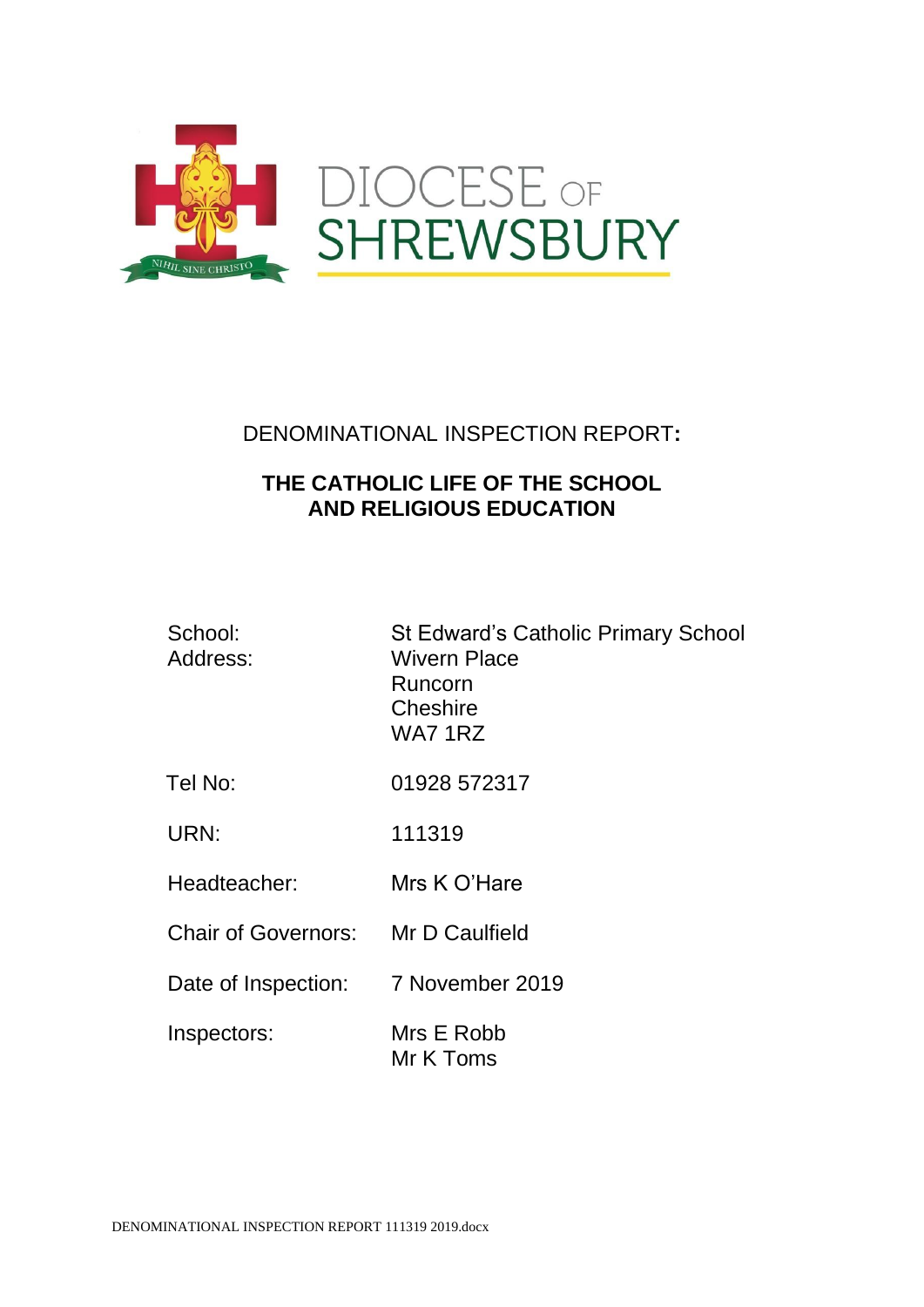

# St Edward's Mission Statement

*To love, to serve and learn.*

We are a school family journeying together in God's love. We serve each other to achieve our best. We learn in fun and creative ways, respecting everyone's gifts.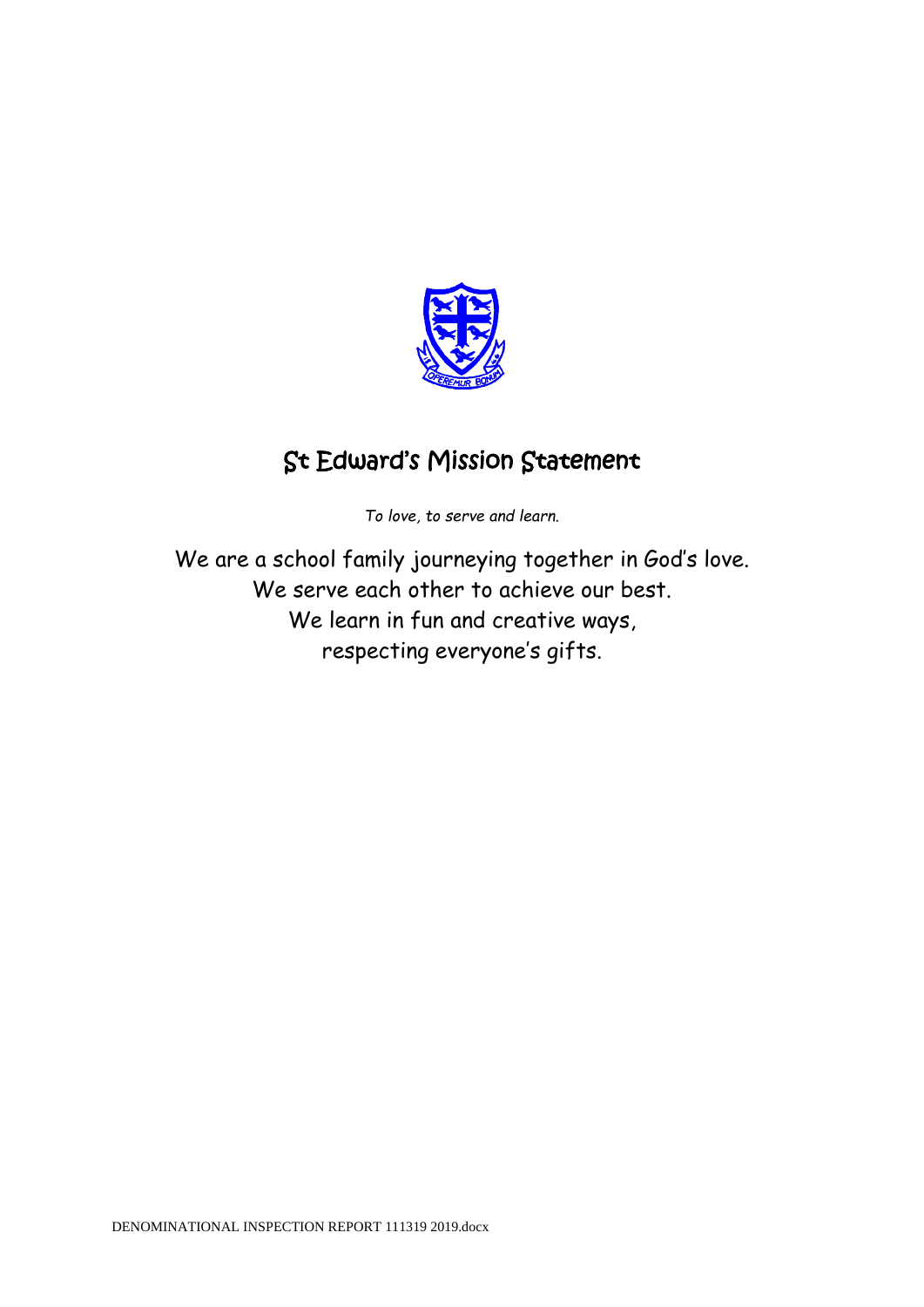# **SCHOOL: St Edwards Catholic Primary School,**

## **DATE OF LAST INSPECTION: December 2014**

## **JUDGEMENT FROM PREVIOUS INSPECTION: Outstanding**

#### **AREAS FOR DEVELOPMENT FROM PREVIOUS INSPECTION**

No areas for development were identified in the Monitoring Report for Outstanding schools in December 2014.

# **PROGRESS MADE WITH AREAS FOR DEVELOPMENT FROM THE PREVIOUS INSPECTION**

Although no actions were identified from the Monitoring Report in 2014, the Headteacher identified key areas for development which informed the Religious Education Action Plan. Consequently the school continues to make excellent progress.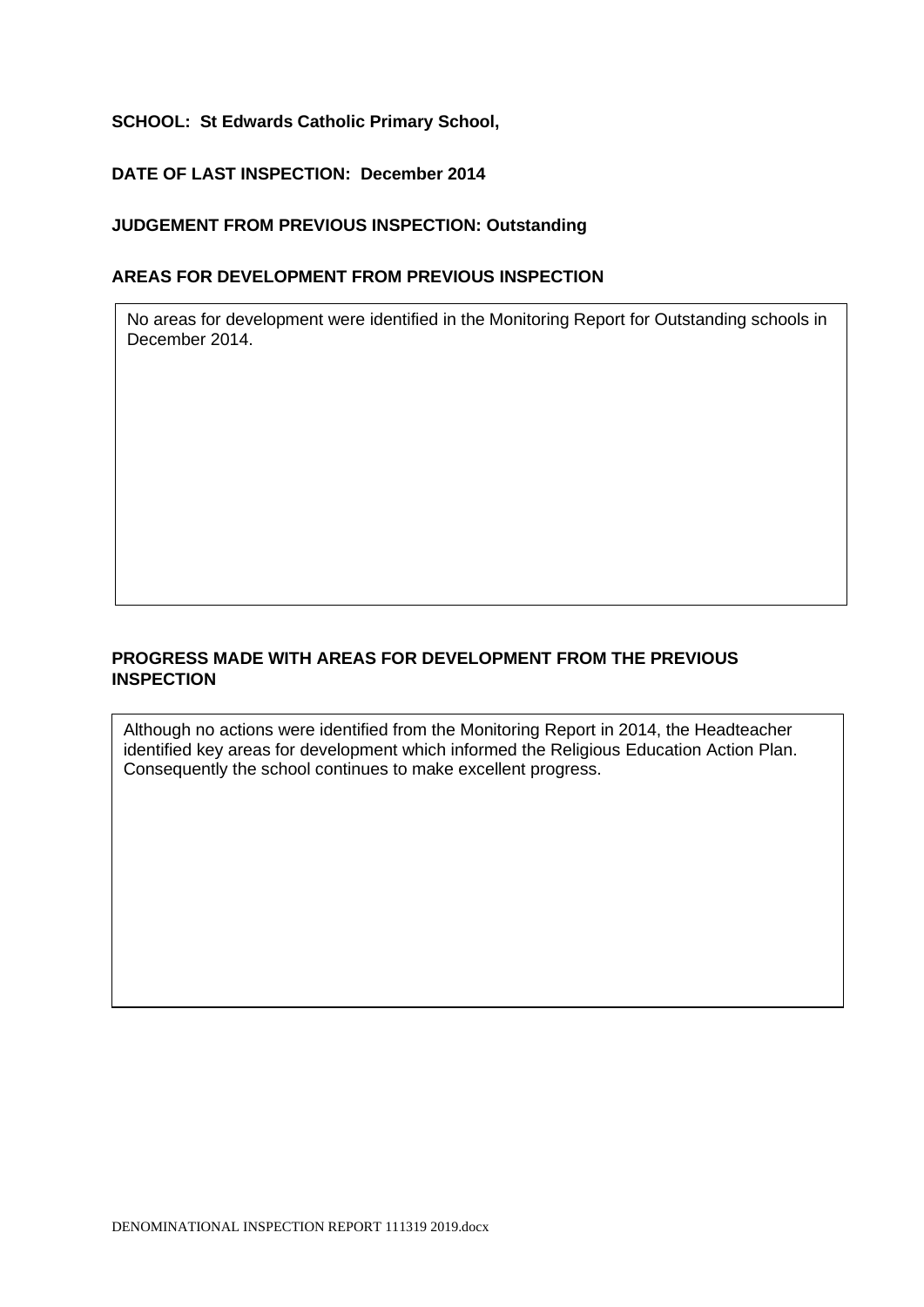**OVERALL EFFECTIVENESS:** how effective is the school in providing Catholic Education.

St Edward's Catholic Primary School provides an outstanding Catholic education for pupils as evidenced in the areas below.

\_\_\_\_\_\_\_\_\_\_\_\_\_\_\_\_\_\_\_\_\_\_\_\_\_\_\_\_\_\_\_\_\_\_\_\_\_\_\_\_\_\_\_\_\_\_\_\_\_\_\_\_\_\_\_\_\_\_\_\_\_\_\_\_\_\_\_\_\_\_\_\_\_\_\_\_\_\_\_

#### **This is an outstanding Catholic school.**

*The above judgement on overall effectiveness is based on all the available evidence following the evaluation of:*

**CATHOLIC LIFE** 1

#### **RELIGIOUS EDUCATION** 1

**COLLECTIVE WORSHIP** 

## **Summary of key findings:**

| St Edward's is an outstanding, happy, welcoming school where the Gospel values underpin all<br>the school sets out to achieve:                                                         |  |  |
|----------------------------------------------------------------------------------------------------------------------------------------------------------------------------------------|--|--|
|                                                                                                                                                                                        |  |  |
| The inspirational Headteacher is deeply committed to the Catholic life of the school and<br>$\bullet$<br>is determined to provide the best possible Catholic Education for all pupils. |  |  |
| She is strongly supported by all Staff and Governors, who continually work very hard to<br>$\bullet$<br>maintain the very high standards in this school.                               |  |  |
| The Governors are well informed about all aspects of school life.<br>$\bullet$                                                                                                         |  |  |
|                                                                                                                                                                                        |  |  |
| The Staff at St Edward's have many responsibilities and roles and perform these with<br>$\bullet$<br>commitment and dedication.                                                        |  |  |
| Parents are very supportive of the school and are kept well informed about the Catholic<br>$\bullet$<br>life of the school.                                                            |  |  |
| The pupils are delightful and their behaviour is outstanding. They are very caring<br>$\bullet$<br>towards each other.                                                                 |  |  |
| Pupils show high levels of religious literacy and make excellent progress throughout<br>$\bullet$<br>their school journey. They enjoy their Religious Education lessons.               |  |  |
| الروزم ومعروبين بريده والأربان يمعون ويعوان الماري والمتحدث والمتحدث والمربط المرابط وبالمعوالي وبراياته والمكر                                                                        |  |  |

- Collective Worship at all levels is outstanding. The children pray with reverence and respect and enjoy preparing and delivering Acts of Collective Worship.
- Throughout the school there is a strong sense of belonging to a faith family.

**1**

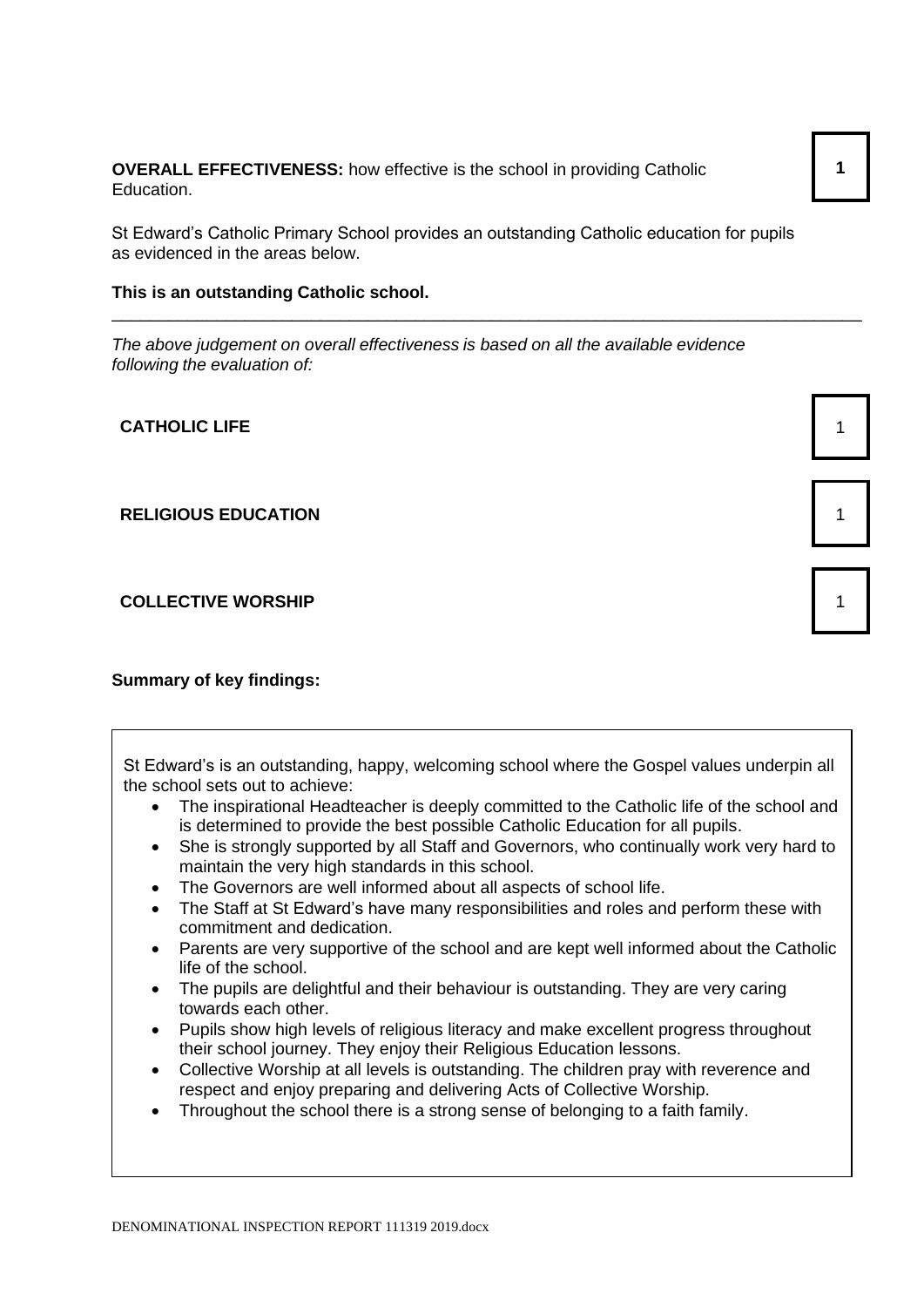# **What the school needs to do to improve further**

Areas for development have already been identified by the Headteacher after each section in the Diocesan Self Evaluation Form for Denominational Inspection and the Inspectors agree that the following two areas would be helpful to develop further:

- Continue to develop links with the Parish Community beyond the Sacramental Programme.
- Continue to develop the Social Teaching of the Church through curriculum development. This will also help pupils to understand local and global needs.

#### **Information about the Inspection**

The Inspection of St Edward's Catholic Primary School was carried out under the requirements of the Education Act 2005, and in accordance with the Shrewsbury Diocesan Framework and Schedule for Denominational Inspections approved by the Bishop of Shrewsbury. The inspection reviews and evaluates how effective the school is in providing Catholic education. This process begins with the school's own self-evaluation and the inspection schedule follows the criteria set by the National Board of Religious Inspectors and Advisers (NBRIA 2017).

The inspector reviewed in detail the following aspects:

- The extent to which pupils contribute to and benefit from the Catholic Life of the school
- The quality of provision for the Catholic Life of the school
- How well pupils achieve and enjoy their learning in Religious Education
- The quality of teaching, learning and assessment in Religious Education
- How well pupils respond to and participate in the school's Collective Worship
- The quality of Collective Worship provided by the school
- How well leaders and governors promote, monitor and evaluate the provision for Religious Education, Collective Worship and the Catholic Life of the school

The inspection was carried out by two inspectors over one day.

- Three Acts of Collective Worship were observed
- The Inspectors observed teaching and learning in the 5 classes
- Discussions were held with Headteacher/ Religious Education Leader, Religious Education Governor and representative groups of pupils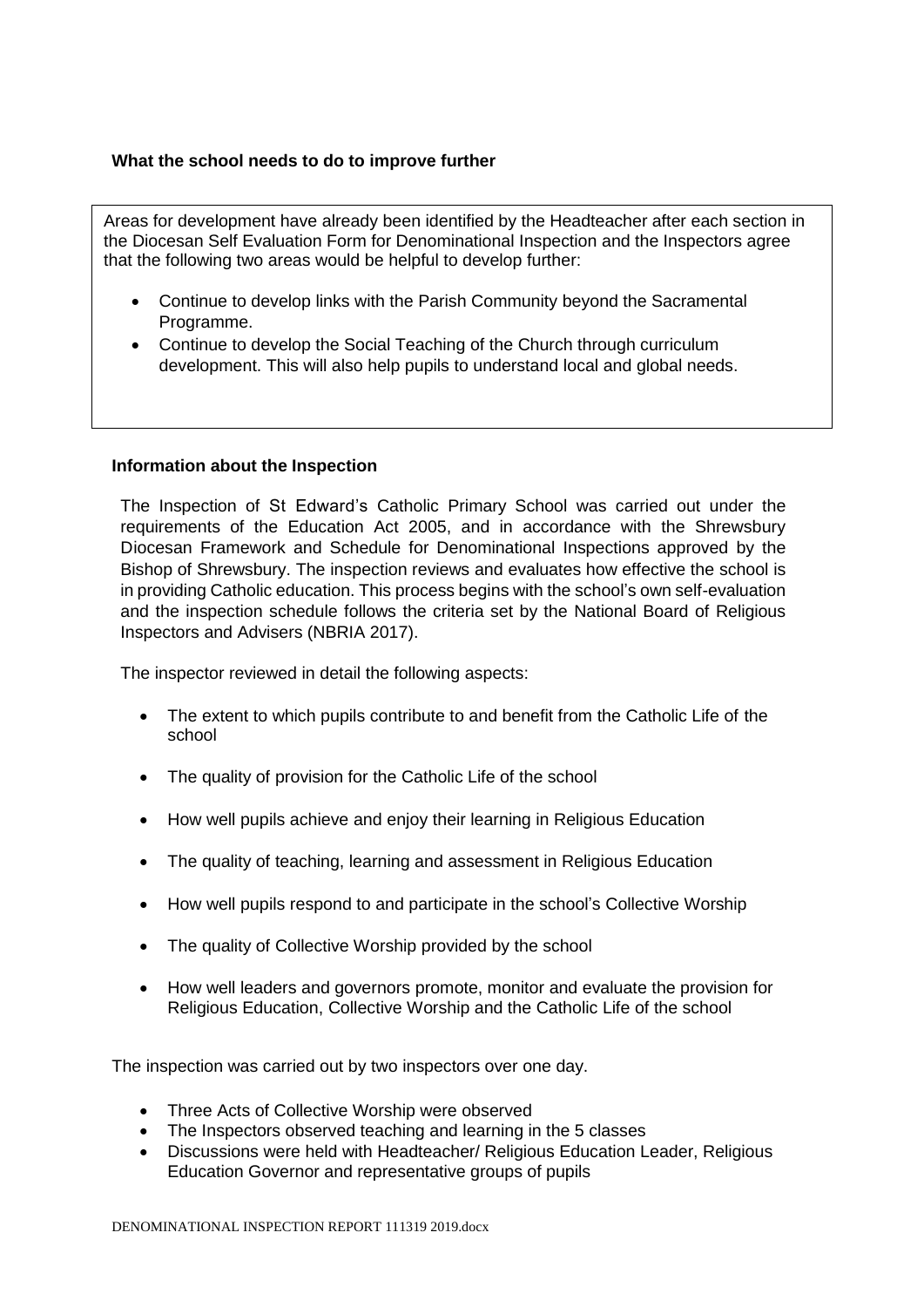- General conversations were conducted with Staff and pupils throughout the day
- A representative sample of pupils' Religious Education books and Collective Worship books were scrutinised as well as the comprehensive Religious Education file
- The school's website was reviewed
- A wide range of documents were made available including the Diocesan School Evaluation Form, timetables, attainment and progress data, parent, staff and pupil questionnaires and Governors' information
- Displays around the school and classroom displays

#### **Information about this school**

- St Edward's is a single form entry Catholic Primary school in Runcorn
- The pupil admission number is 20, there are currently 132 pupils on roll, just over 50% are Catholics
- The Headteacher has been in post for 8 years and is also the Religious Education Lead
- Staff include 6 full time equivalent teachers (50% are Catholic) and 6 Support **Assistants**
- Three members of Staff have CCRS or equivalent
- All teachers teach Religious Education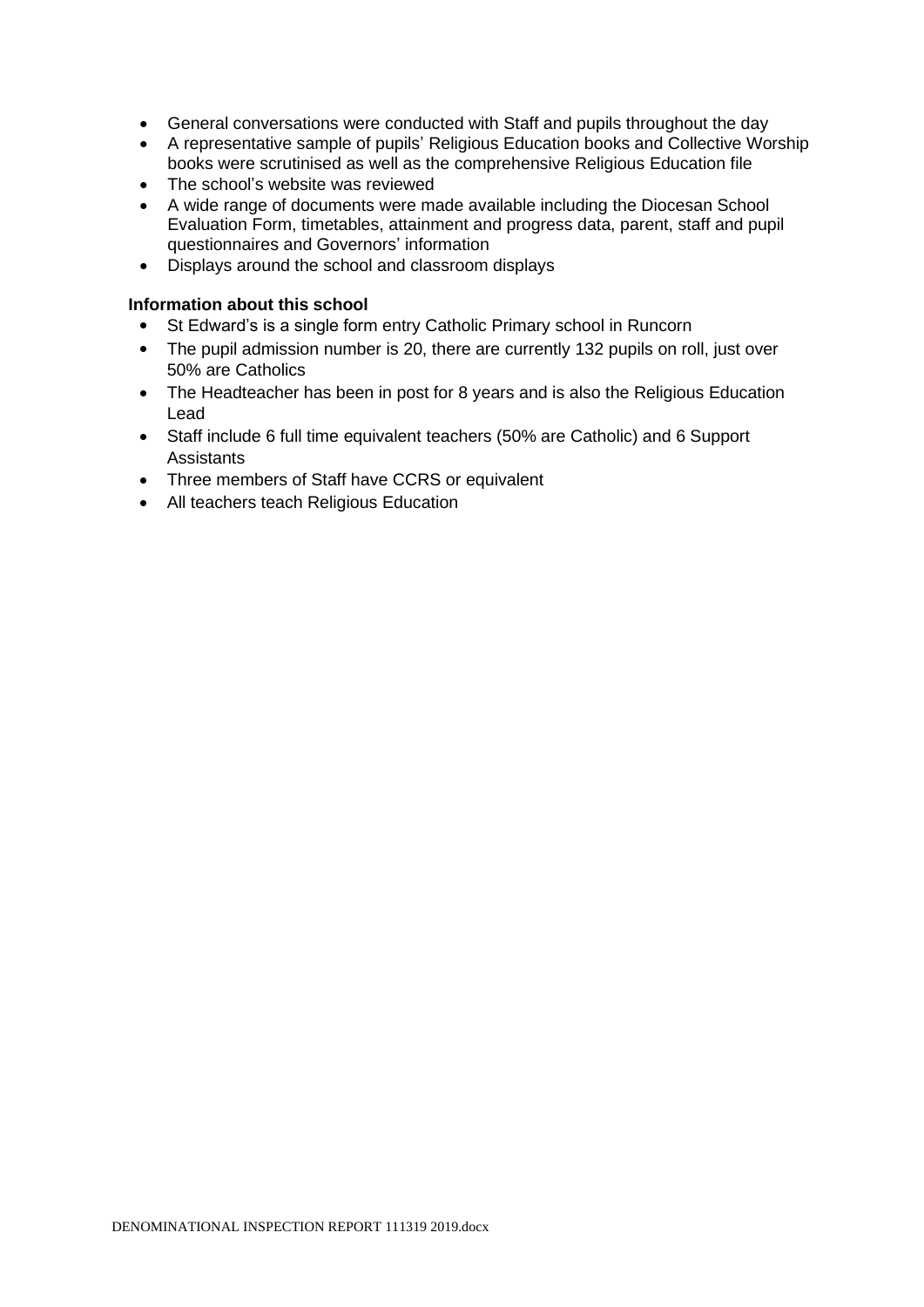# **Full report – inspection judgments**

# **CATHOLIC LIFE**

| The Catholic Life of the school is outstanding                                                                   |  |
|------------------------------------------------------------------------------------------------------------------|--|
| The extent to which pupils contribute to and benefit from the Catholic Life of the<br>school                     |  |
| The quality of provision for the Catholic Life of the school                                                     |  |
| How well leaders and governors promote, monitor and evaluate the provision of the<br>Catholic Life of the school |  |

- The Mission Statement is reviewed regularly by Governors and Staff.
- The children have an excellent understanding of the Mission Statement, "*To love, to serve and learn*" and are able to articulate its meaning in their own words.
- Pupils make the School Mission Statement pertinent to themselves, having developed their own class Mission Statements which focus on the Catholic life in each classroom.
- The high standards, the excellent relationships and the respect and care pupils have for each other are testament to the impact the Mission Statement has on the school and beyond - this is further evidenced by the responses from the pupil, staff and parent questionnaires:

*"I feel lucky to work in such a lovely school with our Catholic faith at the centre of all we do"* (Staff questionnaire).

- The pupils are willing and confident to participate in and volunteer for liturgies in school and in Church. During discussions with pupil representatives, the pupils stated that they enjoy Masses with the Parish Priest.
- There are excellent relationships in school between pupils, staff, parents and governors.
- The pupils' behaviour is outstanding; they are polite, caring and considerate to each other.
- The pupils' spiritual and moral development stems from their learning in Religious Education, and Relationships and Sex Education is based upon Catholic teaching and principles.
- Pupil Voice is heard through, for example, the School Council, Mini-Vinnies and the GIFT team (formerly the Prayer Leaders). These groups enable the pupils to share their ideas with the school community and beyond, with a strong emphasis on serving others as well as developing their own faith journey. The pupils understand that everyone is special, unique and made in the image of God and: "*We try to be like Jesus and Jesus is God".*
- There is a strong sense of family in this outstanding school it is apparent that all adults are committed to providing the best possible Catholic Education for all pupils in an environment of trust and Gospel values.
- The pupils show an excellent awareness of the needs of others. The School Council focuses on ways in which they can make life better for others less fortunate than themselves through organising fund raising activities, for example, CAFOD, Good Shepherd and Mission Together. They volunteer to sing at local community events and are always willing to find ways in which they can love, serve and learn.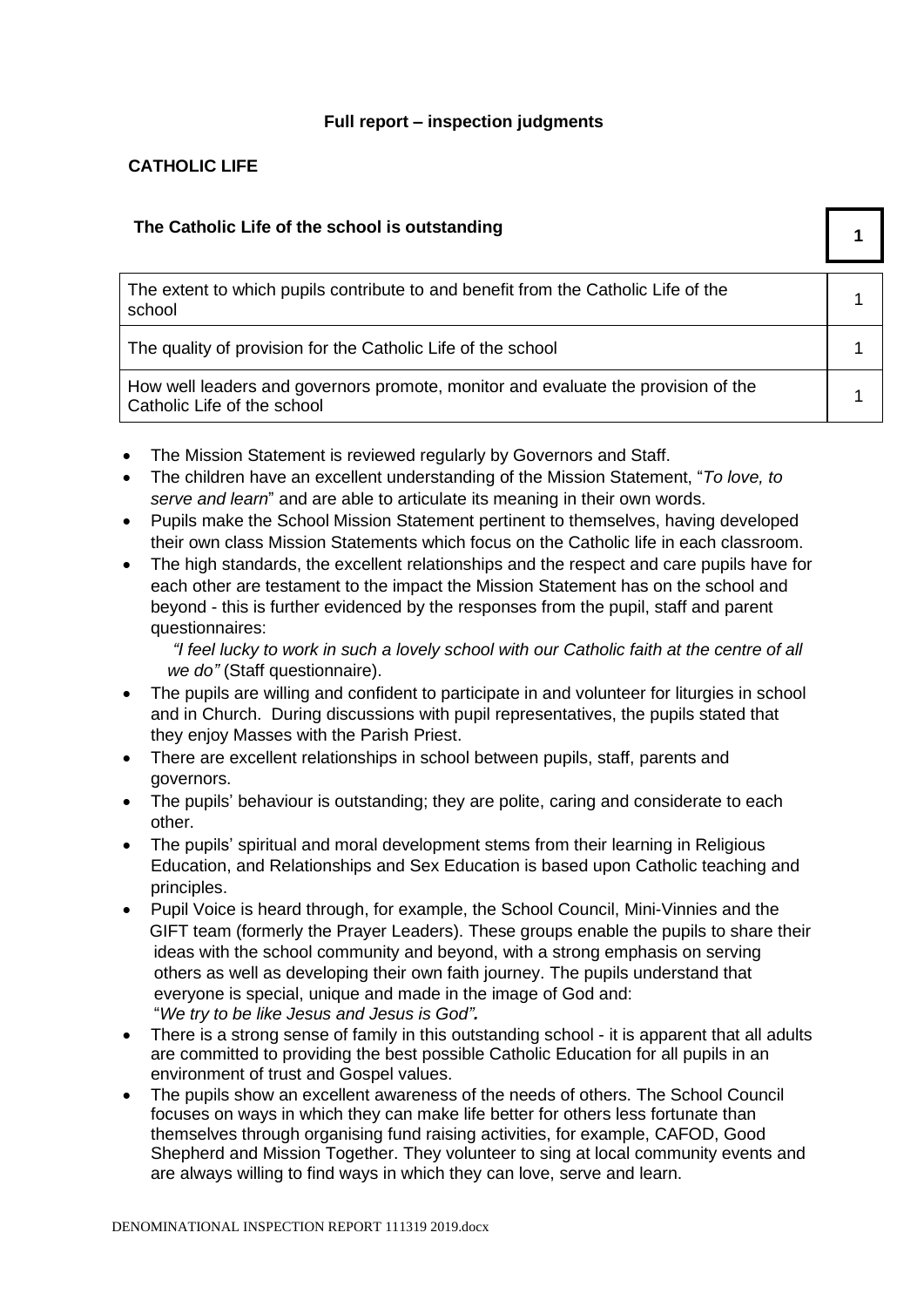- The children learn to respect their own faith as well as the faith of others.
- The pupils are aware of the Diocesan community and contributed to the Diocesan competition for the Year of Holiness, thus developing an understanding of the Church in the wider community.
- There are exciting and stimulating displays around the school and in the classrooms which emphasise and celebrate the Catholic character of the school. Visitors know that they are in a Catholic school from the various images and artefacts they see as they enter the school building. The signs and symbols etched in the glass windows are particularly effective.
- Pupils take great pride in their Religious Education Books, which are exemplary.
- Pupils are actively encouraged to participate in the Sacramental Programme which is organised in the parish by Catechists and the Parish Priest. The school supports the parents by sending home booklets about the First Sacraments.
- Pastoral care is of the highest quality for pupils and for staff. Robust systems are in place to support vulnerable families and pupils.
- Catholic Social teaching is linked to the whole school curriculum and the daily practice of school life, resulting in excellent pastoral care provision for pupils and staff.
- Leaders and Governors are fully committed to the Church's mission in education and are dedicated and determined for St Edward's to be the best it can be. They ensure that all Staff are aware of this and carefully monitor this throughout the year. They are involved in its evaluations and are ready to challenge when necessary. They reflect on the Catholic life of the school through discussions and meetings between staff and pupils.
- Governors are actively involved in and very supportive of, the school and parish community and attend school events for example, School Masses, Collective Worship and Parents' evenings.
- There is great emphasis on Continued Professional Development, covering a range of activities from Catholic Spirituality (Lectio Divina) provided by the Parish Priest, as well as internally, on, for example, Catholic Social teaching provided by Headteacher. Staff have attended Diocesan organised courses, for Foundations in Faith, Newly Qualified Teacher programme and Catholic Certificate in Religious Studies.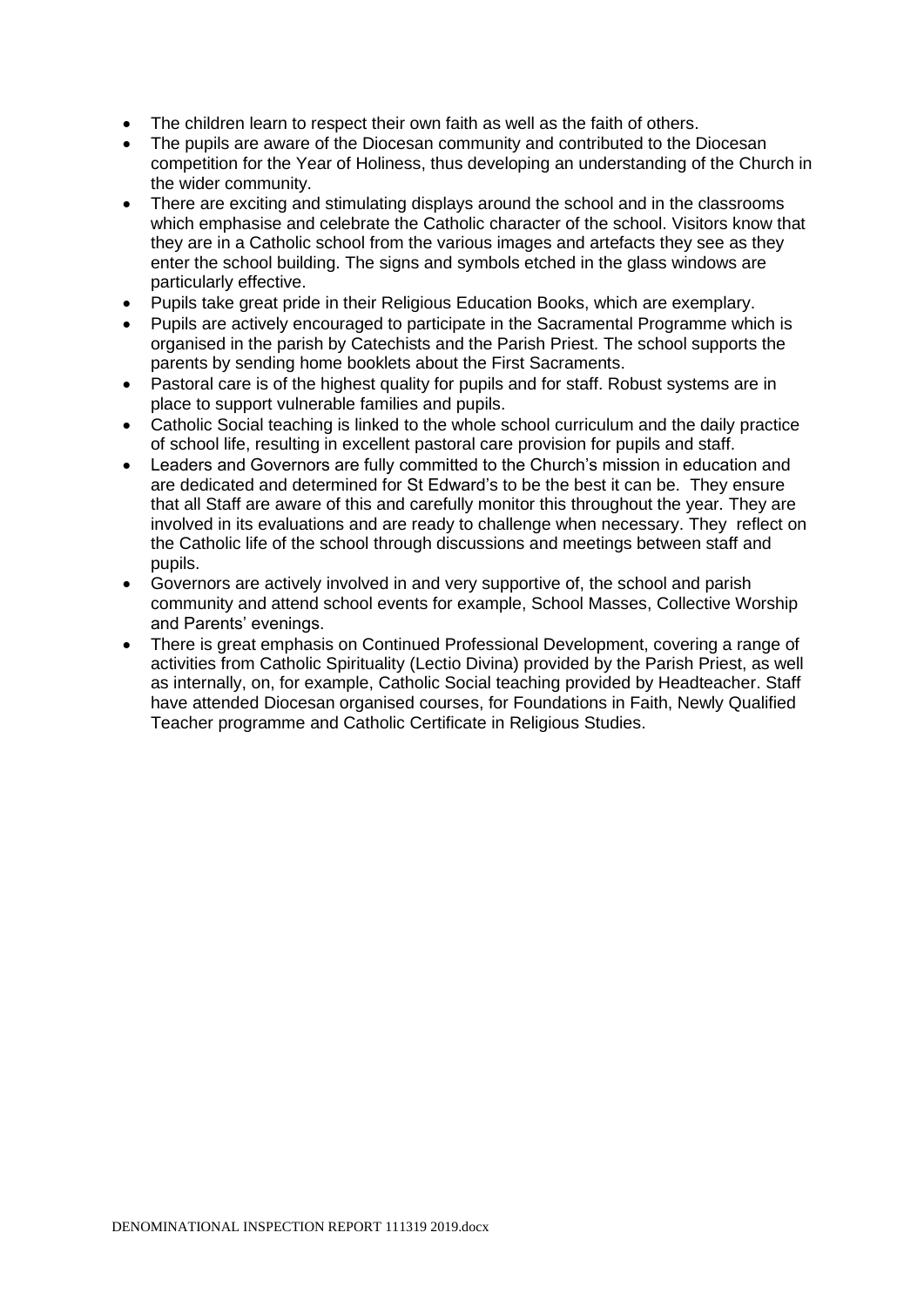# **RELIGIOUS EDUCATION**

# **Religious Education is outstanding.**

| Religious Ludoation is outstanding.                                                                          |  |
|--------------------------------------------------------------------------------------------------------------|--|
| How well pupils achieve and enjoy their learning in Religious Education                                      |  |
| The quality of teaching, learning and assessment in Religious Education                                      |  |
| How well leaders and governors promote, monitor and evaluate the provision for<br><b>Religious Education</b> |  |

- Pupils make excellent progress in each Key Stage with high attainment overall from their varied starting points.
- Pupils have an excellent knowledge and understanding of Religious Education and are actively encouraged to apply this to their everyday lives. In lessons observed the pupils were able to recall prior learning to support or develop points being made during the lesson.
- Staff ensure that provision matches the needs of all pupils, with differentiation used to good effect. They use a range of strategies, for example, skilful questioning, to extend further their pupils understanding and knowledge. Teaching Assistants provide support for pupils where tasks are adapted to meet the individual needs of the pupils.
- The pupils really enjoy their Religious Education lessons, especially the creative and innovative ways in which lessons are delivered.
- One pupil commented , *"I like the way we do drama and plays to dig deeper into our Religious Education*".
- Opportunities are available for pupils to develop an awareness of Social Justice through Caritas lessons as well as an annual Refugee topic. To ensure that the Religious Education programme, the Way, the Truth and the Life, provides the best possible opportunities for all pupils, the Religious Education Lead is developing a 2 year plan for mixed aged classes, which will reflect more precisely Catholic Social Teaching and provide an overview of where topics and concepts interweave.
- Behaviour in all lessons observed was outstanding. The pupils were keen and eager to learn about all aspects of Religious Education and are developing a religious literacy which enables them to speak confidently about their Religious Education lessons. They are extremely well motivated to do their best through challenge, praise and affirmation.
- From Early Years to Year 6 Staff have high expectations of their pupils. Staff are confident in their subject knowledge and use a range of strategies to extend further their pupils understanding and knowledge.
- Lessons are well planned and a wide range of teaching styles deliver engaging and interactive learning opportunities for all pupils, and as a result most teaching is outstanding and never less than good, as observed by the Inspectors.
- In the lessons observed, regular feedback was given to pupils and time given for their responses or comments. The pupils were encouraged to think deeper and reflect on their responses. "I can" statements and driver words are used to great effect.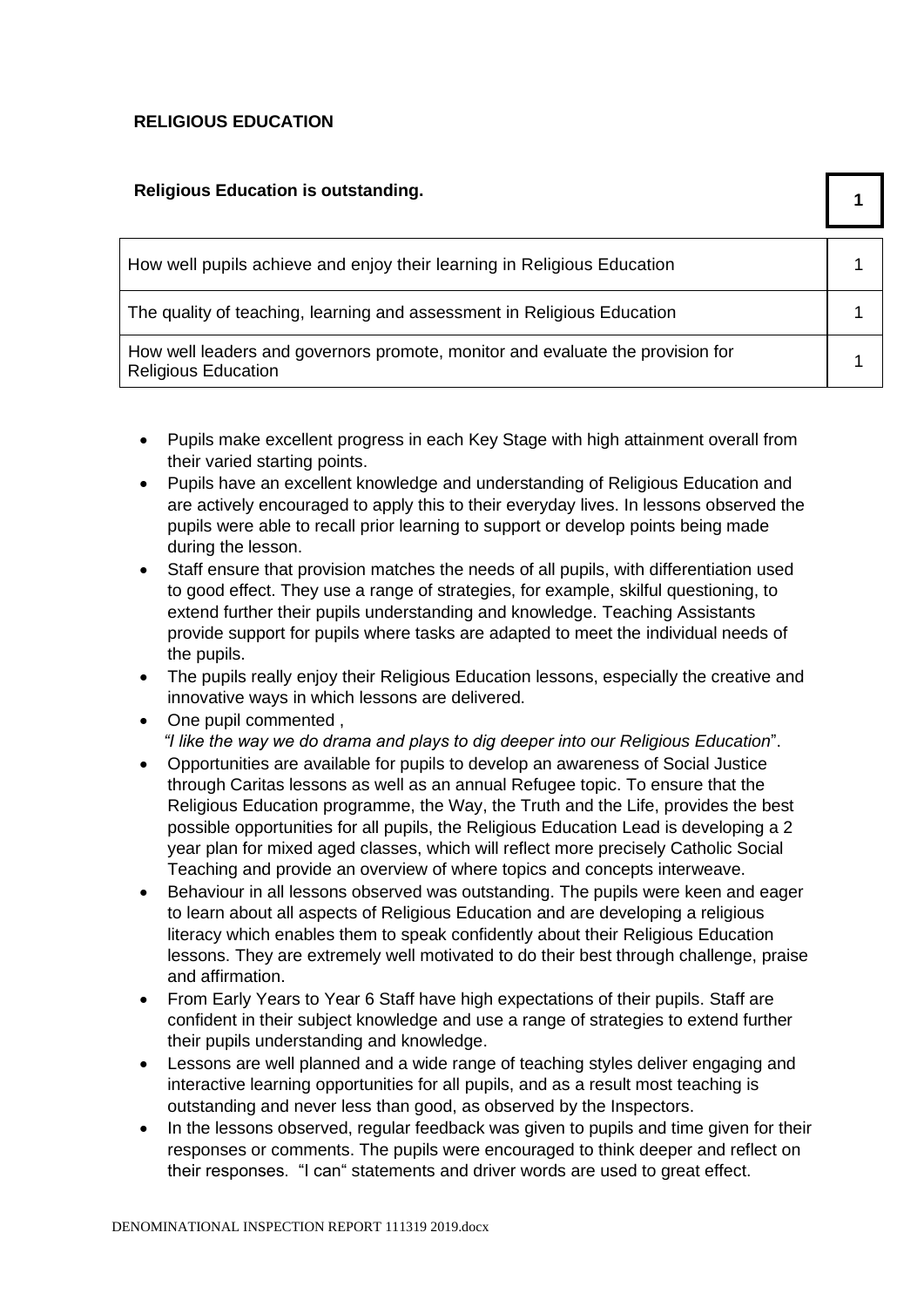- The pupils' Religious Education Workbooks are outstanding. The pupils obviously take great pride in the content and presentation of their work - another example of the high standards expected from all pupils.
- Teachers' knowledge of their children through formative and summative assessment, along with the excellent relationships within the classroom, enable the teachers to cater for individual needs appropriately.
- Leaders and Governors comply fully with the Bishops' Conference Requirements and Religious Education is well resourced, given parity with other core curriculum subjects and at least 10% of the timetable is dedicated to the teaching of Religious Education across all year groups.
- There is a constant focus by Leaders and Governors on how to improve teaching and learning throughout the school to enable all pupils to progress and reach their full potential, through regular reviews, self- evaluation and associated improvement planning.
- Systems for monitoring teaching and learning are well planned, ensuring that an effective and enriching Religious Education curriculum is in place.
- Parents are very supportive of the school. Their children are happy and love attending school with one parent commenting: *"Our children love attending school, they feel welcomed, included, have fantastic teaching and support staff and have regular Collective Worship with access to the parish Church which we are very pleased with. St Edward's has an excellent reputation locally and is a close knit school. We all see school as an extension to our Catholic family which is to their credit ".*
- There is no room for complacency at St Edward's the Headteacher, who is also the Religious Education Lead, supported by the Governors, is always aspiring to improve the teaching and learning in Religious Education. Her knowledge and understanding of the Catholic Faith and Religious Education is outstanding.
- The Headteacher's vision and mission are clear to provide the best possible experiences for all pupils within the context of a Gospel rich environment.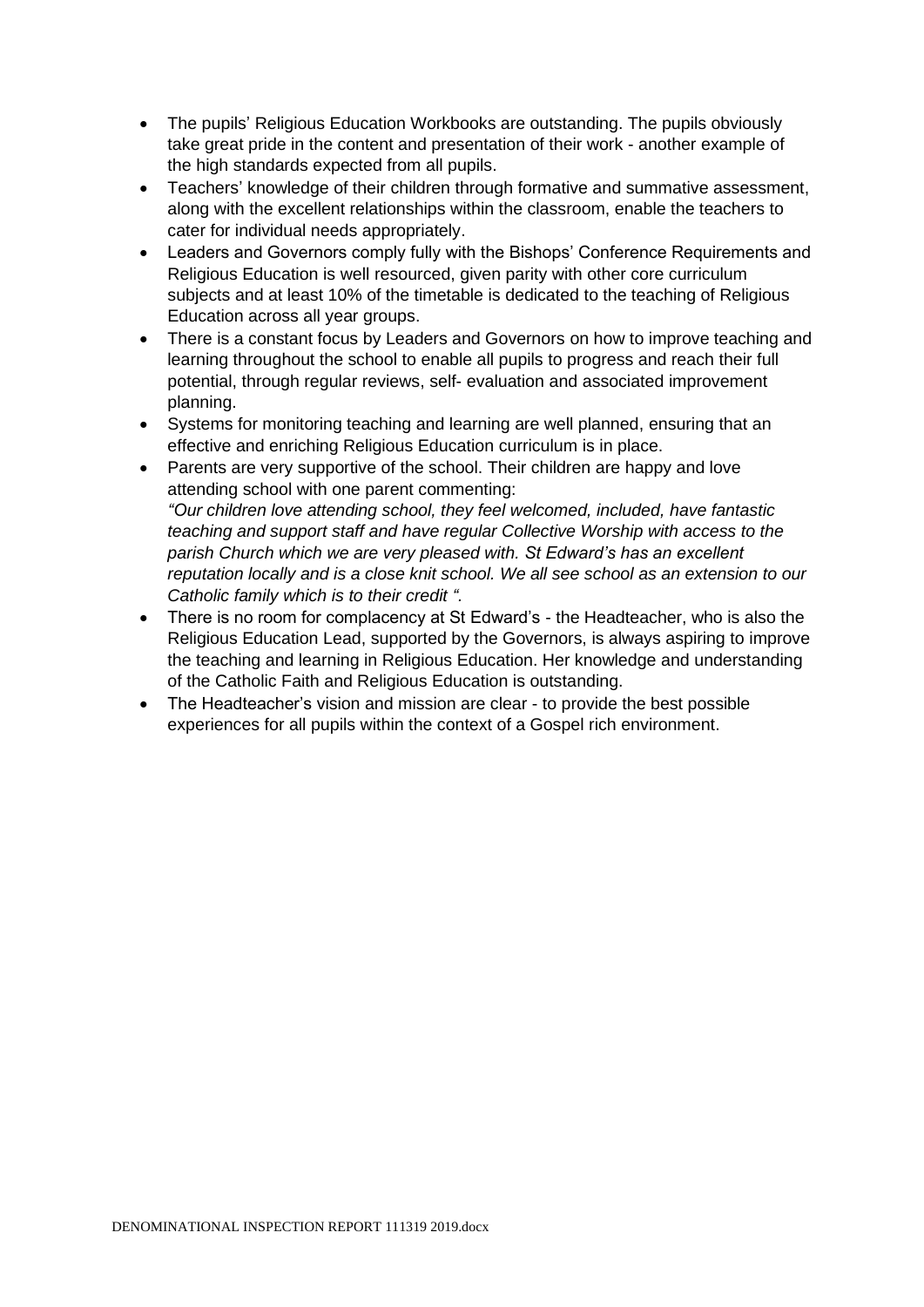# **COLLECTIVE WORSHIP**

| <b>Collective Worship is outstanding.</b>                                                                   |  |
|-------------------------------------------------------------------------------------------------------------|--|
| How well pupils respond to and participate in the school's Collective Worship                               |  |
| The quality of provision for Collective Worship                                                             |  |
| How well leaders and governors promote, monitor and evaluate the provision for<br><b>Collective Worship</b> |  |

• The quality of Collective Worship at all levels is outstanding and is embedded into all aspects of school life. The Act of Collective Worship observed at the beginning of the school day, led by the Headteacher and the GIFT team was outstanding. The children were engaged, they prayed reverently, sang beautifully and clearly understood the message of-

"*Every day you have the opportunity to make the right choice - will you?"* 

- Staff are highly skilled in leading Collective Worship and in helping and supporting the pupils who are very enthusiastic to participate in and lead Acts of Collective Worship.
- There are a variety of Collective Worship experiences, such as, Gospel Assembly, Key Stage worship, Class Assemblies, Mass in school and in Church and 'Stilling Time', to mention a few.
- The pupils enjoy participating in prayerful activities such as Prayer Trails and Stations of the Cross. Year 6 enjoy their Retreat days. These opportunities help the pupils to deepen their faith through prayer and worship.
- Pupils' Collective Worship books are of an extremely high standard and indicative of the significance placed on Collective Worship by the school leadership, staff and the wider school community.
- Families, Governors and Parishioners are invited to participate in a variety of Collective Worship services and Assemblies throughout the year and always enjoy the way in which the children lead these services with confidence and reverence.
- The GIFT team (Praver Leaders) take responsibility for leading Collective Worship in different classes and during school assembly. The children are taught "school daily prayers" as well as traditional Catholic prayers. They are also encouraged to develop their own prayers. They pray with reverence and are encouraged to share the Gospel message with their families through the Wednesday Word.
- The school and class environments reflect the changes in the Liturgical year and pupils have a developing understanding of each season as well as feast days.
- Displays in the classrooms and throughout the school are excellent, inspiring and contribute to the Catholic identity of St Edward's - this is enhanced further by the excellent quality of relationships throughout this friendly, family, faith orientated school.
- The Character Gospel Assemblies provide pupils with an opportunity to explore the